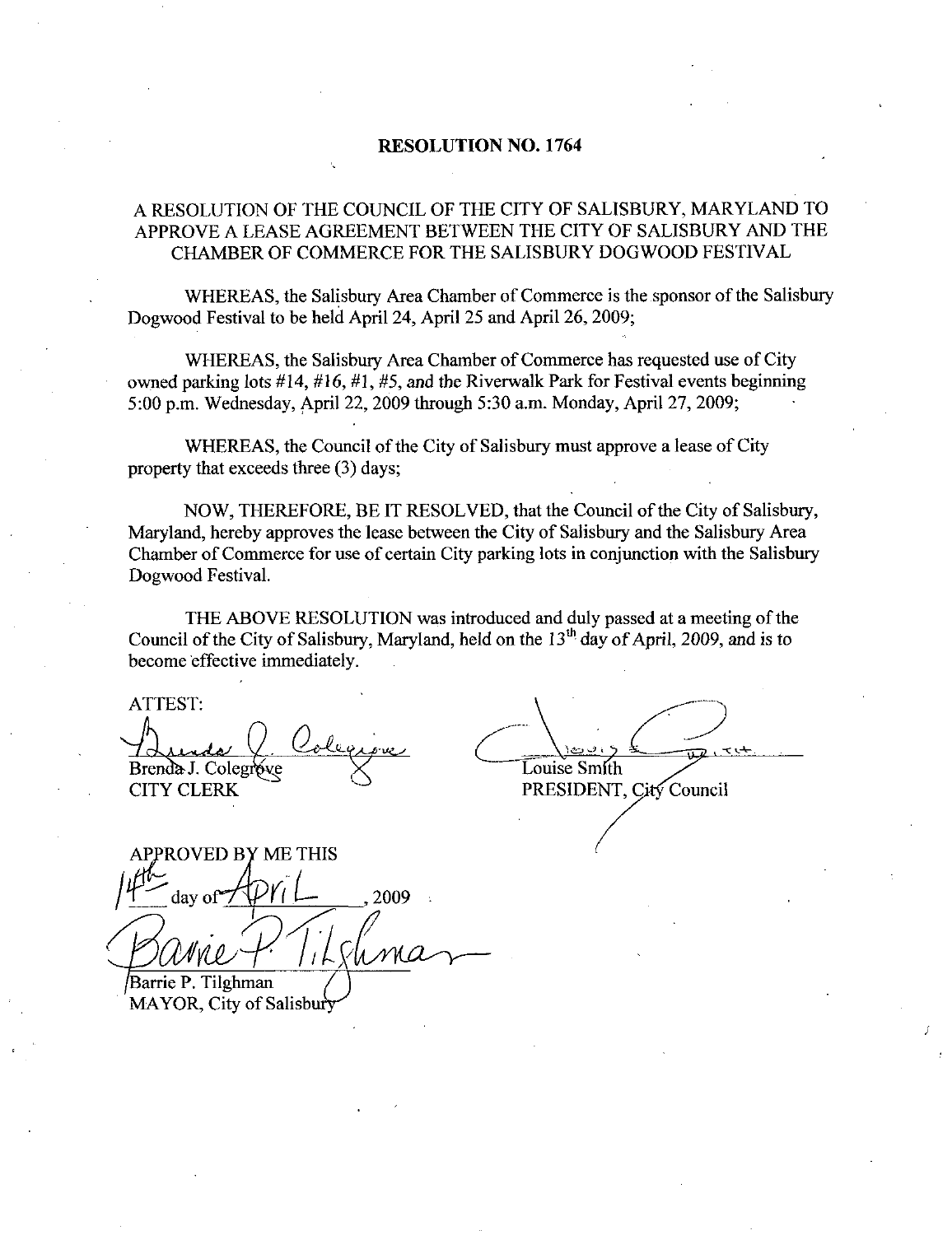LEASE  $\mathbb{C}\mathbb{O}$ 

THIS AGREEMENT made this day of 2009 between the CITY OF SALISBURY, Landlord, and SALISBURY AREA CHAMBER OF COMMERCE, Tenant.

1. WITNESSETH, that the said Landlord hereby rents to the said Tenant, Salisbury Area Chamber of Commerce, a parcel adjacent to the Ramada Inn, the fenced area as determined by the Tenant located on Parking Lot #14 and the City property adjacent to Lot #14 and the Ramada Inn, called the South Side Riverwalk Park, and the area North of the Wicomico River, being Parking Lot #16, Parking Lot #1 (east half of lot), and Parking Lot #14 and the Ramada Inn, called the South Side Riverwalk Park, and the area North of the<br>Wicomico River, being Parking Lot #16, Parking Lot #1 (east half of lot), and Parking Lot<br>#5, for the sum of One Dollar (\$1.00) per d #5, for the sum of One Dollar (\$1.00) per day payable in advance. Parking Lot #14 and the City property adjacent to Lot #14 and the Ramada Inn shall be from 5:00 p.m., Wednesday, City property adjacent to Lot #14 and the Ramada Inn shall be from 5:00 p.m., Wednesday,<br>April 22 through 6:00 p.m., Sunday, April 26, 2009. Parking Lot #16 shall be from 6:00<br>p.m., Thursday, April 23 through 8:00 p.m., S wicomico Kiver, being Parking Lot #10, Parking Lot #1 (east half of lot), and I arking Lot #14 and th<br>#5, for the sum of One Dollar (\$1.00) per day payable in advance. Parking Lot #14 and th<br>City property adjacent to Lot half of lot) shall be from 5:00 p.m., Wednesday, April 22 through 5:30 a.m., Monday, April half of lot) shall be from 5:00 p.m., Wednesday, April 22 through 5:30 a.m., Monday, April 27, 2009. All carnival equipment must be removed from Lot #1 before 5:30 a.m., Monday, 27, 2009. All carnival equipment must be removed from Lot #1 before 5:30 a.m., Mond<br>April 27, 2009. Parking Lot #5 shall be from 5:00 a.m. to 4:00 p.m., Saturday, April 25, 2009. All of the above areas are to be used for the Salisbury Festival.

2 And the said Tenant hereby covenants with the said Landlord to pay the rent aforesaid, keep the premises in good order and to surrender the peaceful and quiet possession of the same at the end of the said term in as good condition as when received Tenant will not do, suffer or permit anything to be done in or about the premises which will contravene any policy of insurance of the Landlord, nor use, nor permit their use for the purposes other than those of the Salisbury Area Chamber of Commerce. Tenant further covenants that it will not at any time assign this agreement, or sublet the property thus let, or any portion thereof, without the consent in writing of the said Landlord, or its representatives. Tenant further covenants that no alterations or repairs will be made to the leased premises without prior consent of the Landlord, and that whatever alterations or or any portion thereof, without the consent in writing of the said Landlord, or its<br>representatives. Tenant further covenants that no alterations or repairs will be made to th<br>leased premises without prior consent of the L

3. Tenant further covenants as follows:

A. At least one-week prior to the event, provide to the City a Certificate of Insurance naming the City as an additional insured. Such certificate will evidence that the Tenant has insurance in the following amounts: General Commercial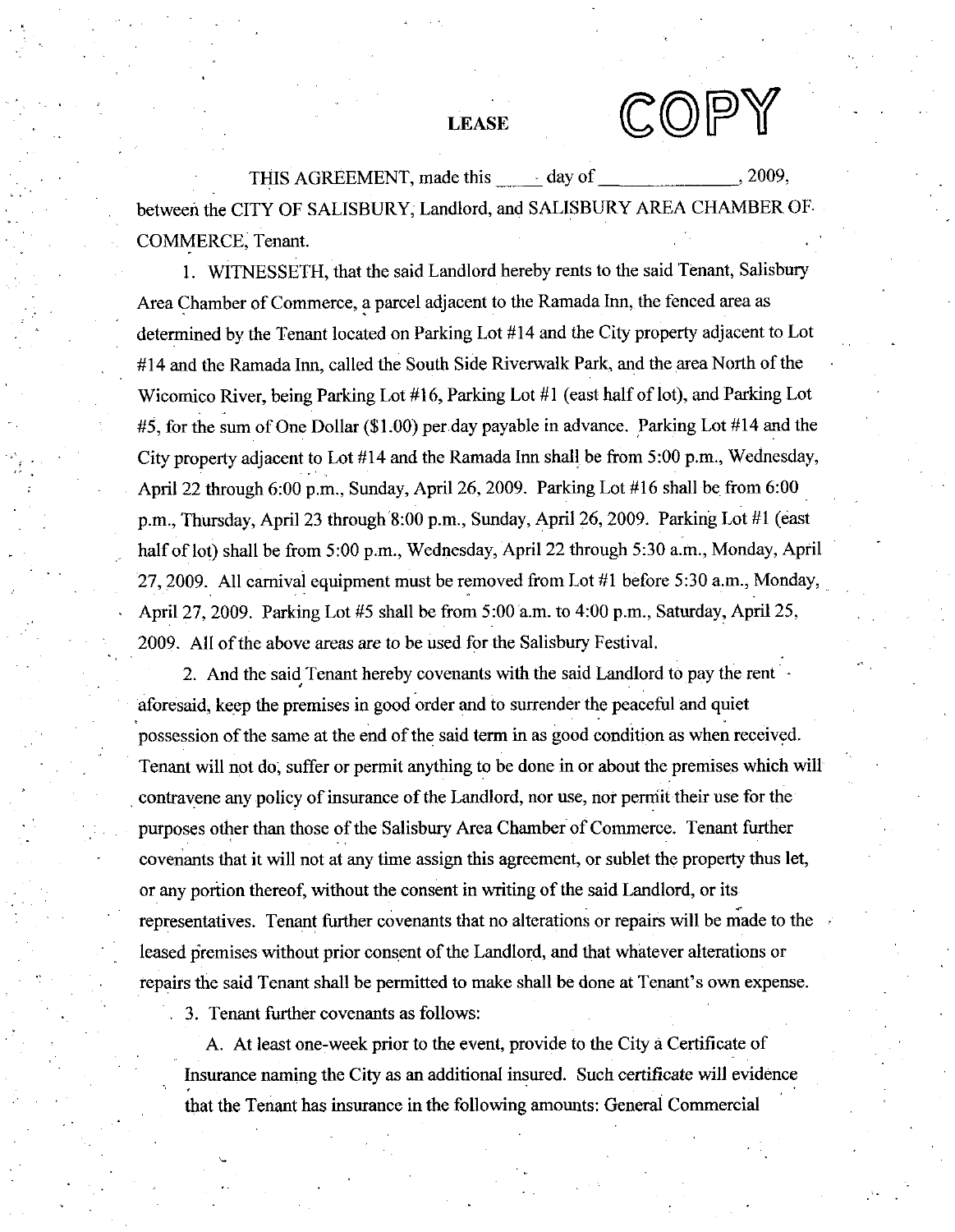Lease Agreement

Salisbury AreaChamber of Commerce Page 2

Agreement<br>
2<br>
Liability (General Aggregate \$2,000,000; Each Occurrence \$1,000,000; Fire Damage<br>
\$300,000; and Medical Expense \$10,000).

- B. To keep property clean and in good repair during term of lease.
- C. To permit access to property by authorized City employees.
- D. To remove all improvements, material and equipment and restore property to its original condition, except such as may have been removed by City forces, by midnight, Sunday, April 26, 2009, with the exception of two  $(2)$  flat bed trucks, three  $(3)$  water "buffaloes" and the "porta-potties," which shall be removed by midnight, Monday, April 27, 2009.

E. To comply with all City ordinances.

F. To cooperate fully with routine or emergency activities of City agencies.

- G. To allow no lewd or indecent actions, conduct, language, pictures or portrayals in the activities or events presented by Tenant on the Premises, and nothing is to be presented, used, sold or solicited that is against the law, or contrary to, or forbidden by, the ordinances of the City of Salisbury and the laws of the State of Maryland. Tenant agrees to abide by and to be bound by the decisions of Landlord should any questions of propriety arise under this paragraph.
- H. To have all facades, signs, etc., approved by the Department of Building, Permits  $\&$  Inspections.

4 Tenant knows understands and acknowledges the risks and hazards associated with using the property and hereby assumes any and all risks and hazards associated therewith. Tenant hereby irrevocably waives any and all claims against the City or any of its officials, employees or agents for any bodily injury (including death), loss or property damage incurred by the Tenant as a result of using the property and hereby irrevocably releases and discharges the City and any of its officials, employees or agents from any and all claims of liability arising out of or associated with the use of the property.

5 Tenant shall indemnify and hold harmless the City and its officials employees and agents from and against any and all liabilities, judgements, settlements, losses, costs or charges (including attorney's fees) incurred by the City and any of its officials, employees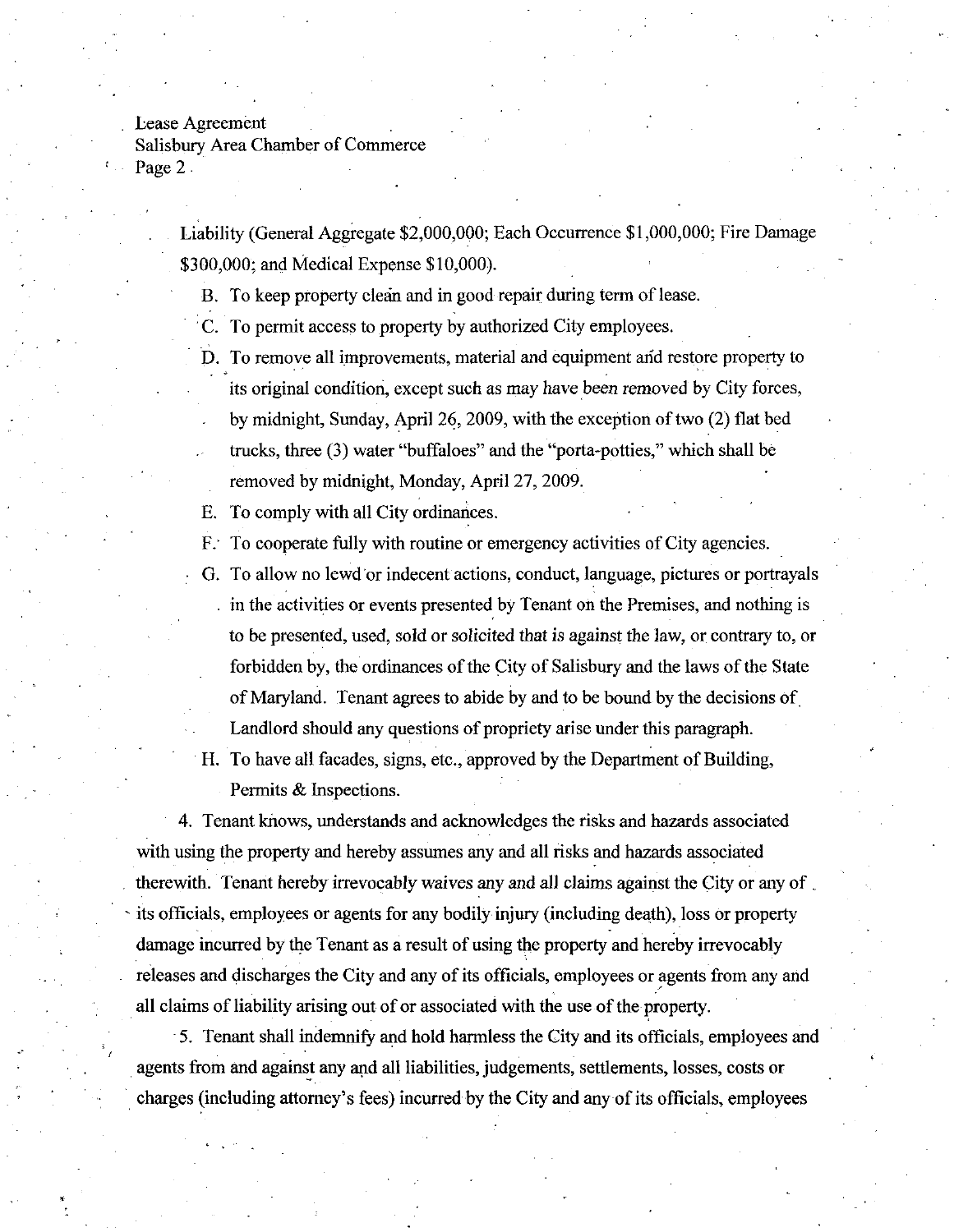Lease Agreement Salisbury Area Chamber of Commerce Page 3

or agents as a result of any claim, demand, action or suit relating to any bodily injury (including death), loss or property damage caused by, arising out of, related to or associated or agents as a result of any claim, demand, action or suit relating to any bodily injury (including death), loss or property damage caused by, arising out of, related to or associat with the use of the property by the Tena or invitees

6 Tenant shall pay the City for any and all physical loss or damage to the property (including the cost to repair or replace the property) caused by, arising out of, relating to or associated with the use of the property by the Tenant or by the Tenant's members, employees, agents or invitees.

7. IT IS FURTHER AGREED that if the Tenant shall violate any of the aforegoing covenants on its part herein made, the Landlord shall have the right without formal notice to reenter and take possession

IN WITNESS WHEREOF, the said parties have hereunto subscribed their names and affixed their seals the day and year first before written

ATTEST: CITY OF SALISBURY

<u>.</u><br><u>re</u> Brenda J. Colegrove **CITY CLERK** 

(SEAL) Louise Smith PRESIDENT City Council LANDLORD

ATTEST: SALISBURY AREA CHAMBER OF COMMERCE

(SEAL)  $By:$ TENANT